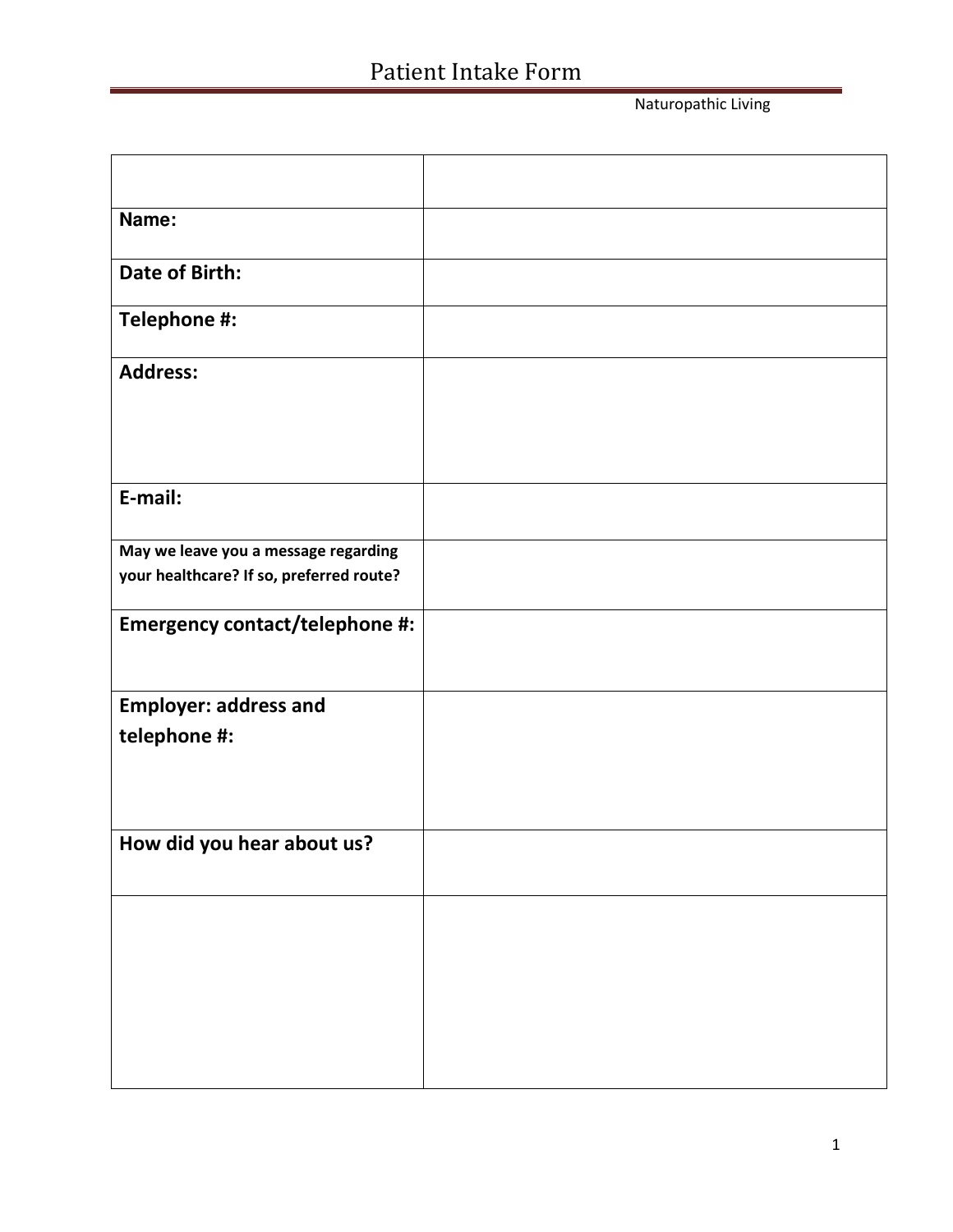|                                            | Naturopathic Living |
|--------------------------------------------|---------------------|
|                                            |                     |
| Primary care doctor: name and              |                     |
| telephone #                                |                     |
|                                            |                     |
|                                            |                     |
| Specialist: name and telephone #:          |                     |
|                                            |                     |
|                                            |                     |
| Please list all the allergies/reactions to |                     |
| medications:                               |                     |
|                                            |                     |
| Please list all other allergies:           |                     |
|                                            |                     |
|                                            |                     |
|                                            |                     |

| Please list all medications, supplements and herbs that you are taking: |                        |                                        |  |  |  |  |
|-------------------------------------------------------------------------|------------------------|----------------------------------------|--|--|--|--|
| Name                                                                    | <b>Strength/Dosage</b> | <b>Directions for taking/Frequency</b> |  |  |  |  |
|                                                                         |                        |                                        |  |  |  |  |
|                                                                         |                        |                                        |  |  |  |  |
|                                                                         |                        |                                        |  |  |  |  |
|                                                                         |                        |                                        |  |  |  |  |
|                                                                         |                        |                                        |  |  |  |  |
|                                                                         |                        |                                        |  |  |  |  |
|                                                                         |                        |                                        |  |  |  |  |
|                                                                         |                        |                                        |  |  |  |  |
|                                                                         |                        |                                        |  |  |  |  |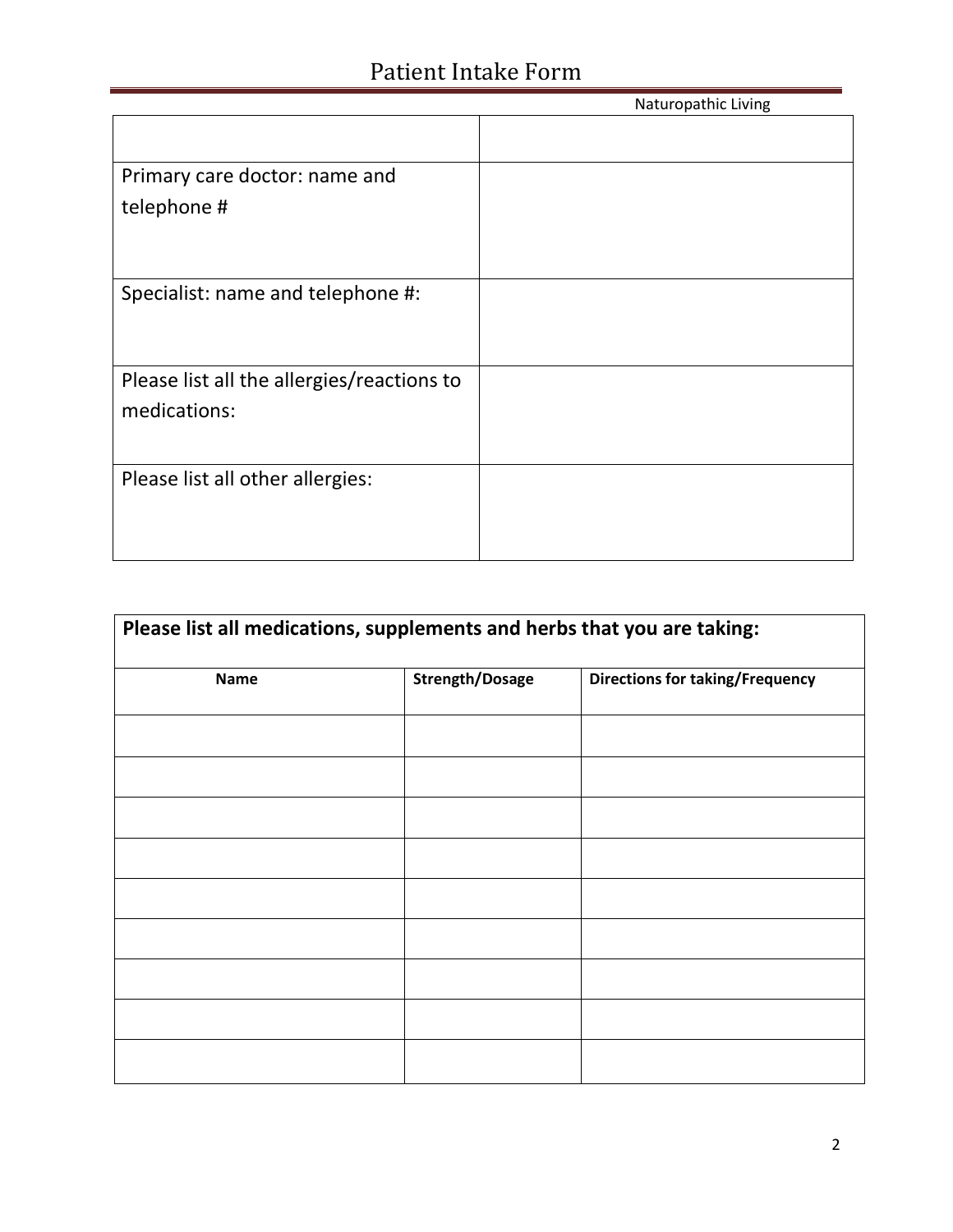|                                                                                     |      | Naturopathic Living |                          |  |      |                 |  |
|-------------------------------------------------------------------------------------|------|---------------------|--------------------------|--|------|-----------------|--|
|                                                                                     |      |                     |                          |  |      |                 |  |
| Please check whether you or your close relative have ever had any of the following: |      |                     |                          |  |      |                 |  |
| <b>Condition</b>                                                                    | Self | Relative            | <b>Condition</b>         |  | Self | <b>Relative</b> |  |
| Allergies                                                                           |      |                     | HIV/AIDS                 |  |      |                 |  |
| Anemia                                                                              |      |                     | Hypertension             |  |      |                 |  |
| Anxiety                                                                             |      |                     | Irritable Bowel Syndrome |  |      |                 |  |
| Arthritis                                                                           |      |                     | Kidney disease           |  |      |                 |  |
| Asthma                                                                              |      |                     | Meningitis               |  |      |                 |  |
| <b>Blood transfusion</b>                                                            |      |                     | Nerve/Muscle disease     |  |      |                 |  |
| Cancer                                                                              |      |                     | Osteoporosis             |  |      |                 |  |
| Cataracts                                                                           |      |                     | Parkinson's/Alzheimer's  |  |      |                 |  |
| Congestive heart failure                                                            |      |                     | Seizures                 |  |      |                 |  |
| Clotting disorder                                                                   |      |                     | Sickle cell anemia       |  |      |                 |  |
| COVID-19                                                                            |      |                     | Stroke                   |  |      |                 |  |
| Depression                                                                          |      |                     | Substance abuse          |  |      |                 |  |
| <b>Diabetes</b>                                                                     |      |                     | Thyroid disease          |  |      |                 |  |
| Emphysema                                                                           |      |                     | Tuberculosis             |  |      |                 |  |
| GERD                                                                                |      |                     | Ulcers                   |  |      |                 |  |
| Glaucoma                                                                            |      |                     | Other                    |  |      |                 |  |
| Heart attack                                                                        |      |                     | Other                    |  |      |                 |  |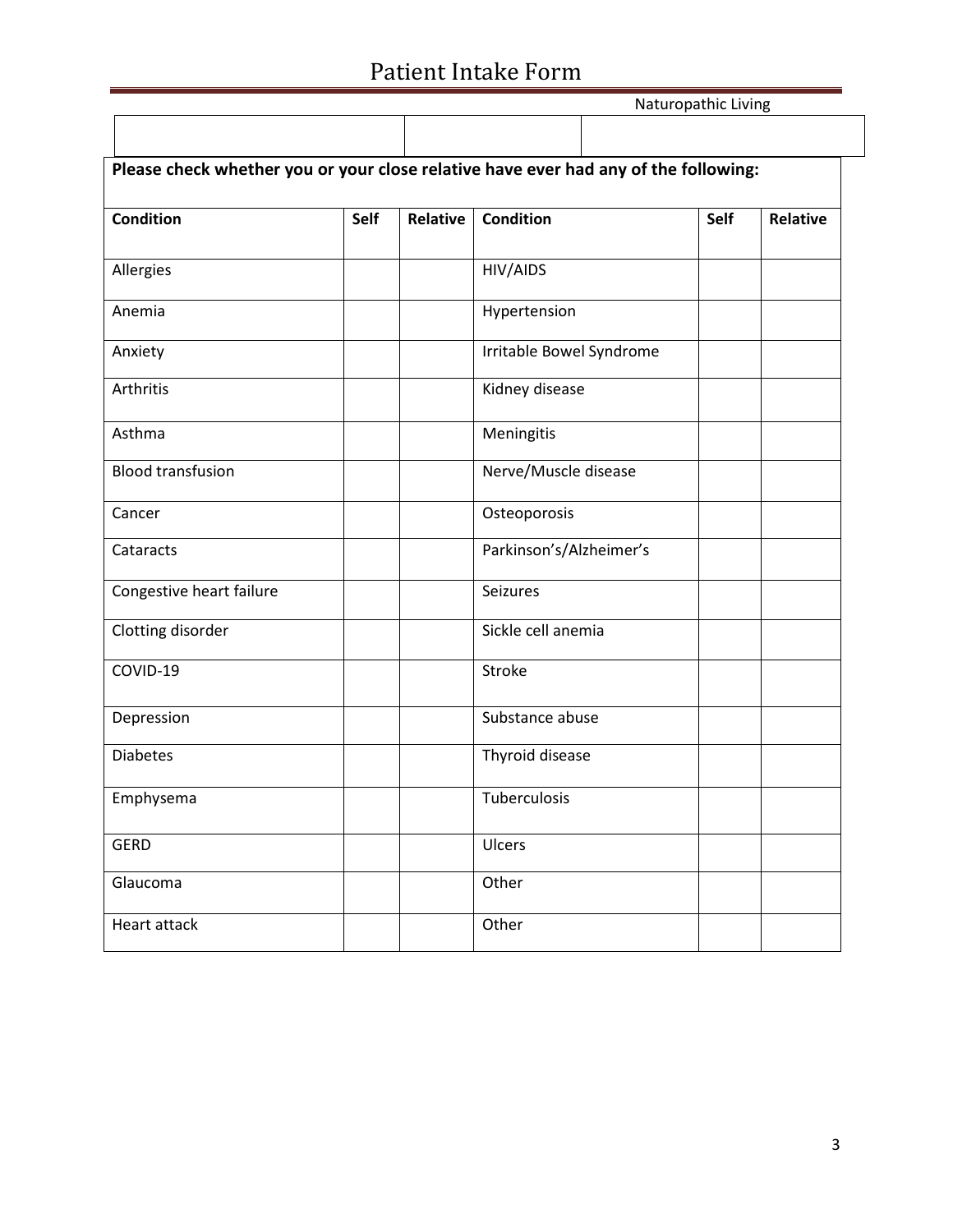|       |  |  |       | Naturopathic Living |  |  |
|-------|--|--|-------|---------------------|--|--|
| Other |  |  | Other |                     |  |  |
|       |  |  |       |                     |  |  |
|       |  |  |       |                     |  |  |
|       |  |  |       |                     |  |  |
|       |  |  |       |                     |  |  |
|       |  |  |       |                     |  |  |
|       |  |  |       |                     |  |  |
|       |  |  |       |                     |  |  |
|       |  |  |       |                     |  |  |

\_\_\_\_\_\_\_\_\_\_\_\_\_\_\_\_\_\_\_\_\_\_\_\_\_\_\_\_\_\_\_\_\_\_\_\_\_\_\_\_\_\_\_\_\_\_\_\_\_\_\_\_\_\_\_\_\_\_\_\_\_\_\_\_\_\_\_ \_\_\_\_\_\_\_\_\_\_\_\_\_\_\_\_\_\_\_\_\_\_\_\_\_\_\_\_\_\_\_\_\_\_\_\_\_\_\_\_\_\_\_\_\_\_\_\_\_\_\_\_\_\_\_\_\_\_\_\_\_\_\_\_\_\_\_ \_\_\_\_\_\_\_\_\_\_\_\_\_\_\_\_\_\_\_\_\_\_\_\_\_\_\_\_\_\_\_\_\_\_\_\_\_\_\_\_\_\_\_\_\_\_\_\_\_\_\_\_\_\_\_\_\_\_\_\_\_\_\_\_\_\_\_ \_\_\_\_\_\_\_\_\_\_\_\_\_\_\_\_\_\_\_\_\_\_\_\_\_\_\_\_\_\_\_\_\_\_\_\_\_\_\_\_\_\_\_\_\_\_\_\_\_\_\_\_\_\_\_\_\_\_\_\_\_\_\_\_\_\_\_

Please list all injuries, surgeries and hospitalization:

#### **Consent for Evaluation and Treatment**

I \_\_\_\_\_\_\_\_\_\_\_\_\_\_\_\_\_\_\_\_\_\_\_\_\_\_\_\_\_\_\_\_\_\_\_\_\_\_\_\_\_\_\_\_, a patient, or a patient's parent or legal guardian give my consent to Dr. Nadia Ciuha, ND to provide evaluation and naturopathic treatment according to the current standards. I understand that my services may include physical examination, laboratory testing, psychological or lifestyle counseling, prescription of natural substances, as well as of certain medications, and physical medicine.

Signature Date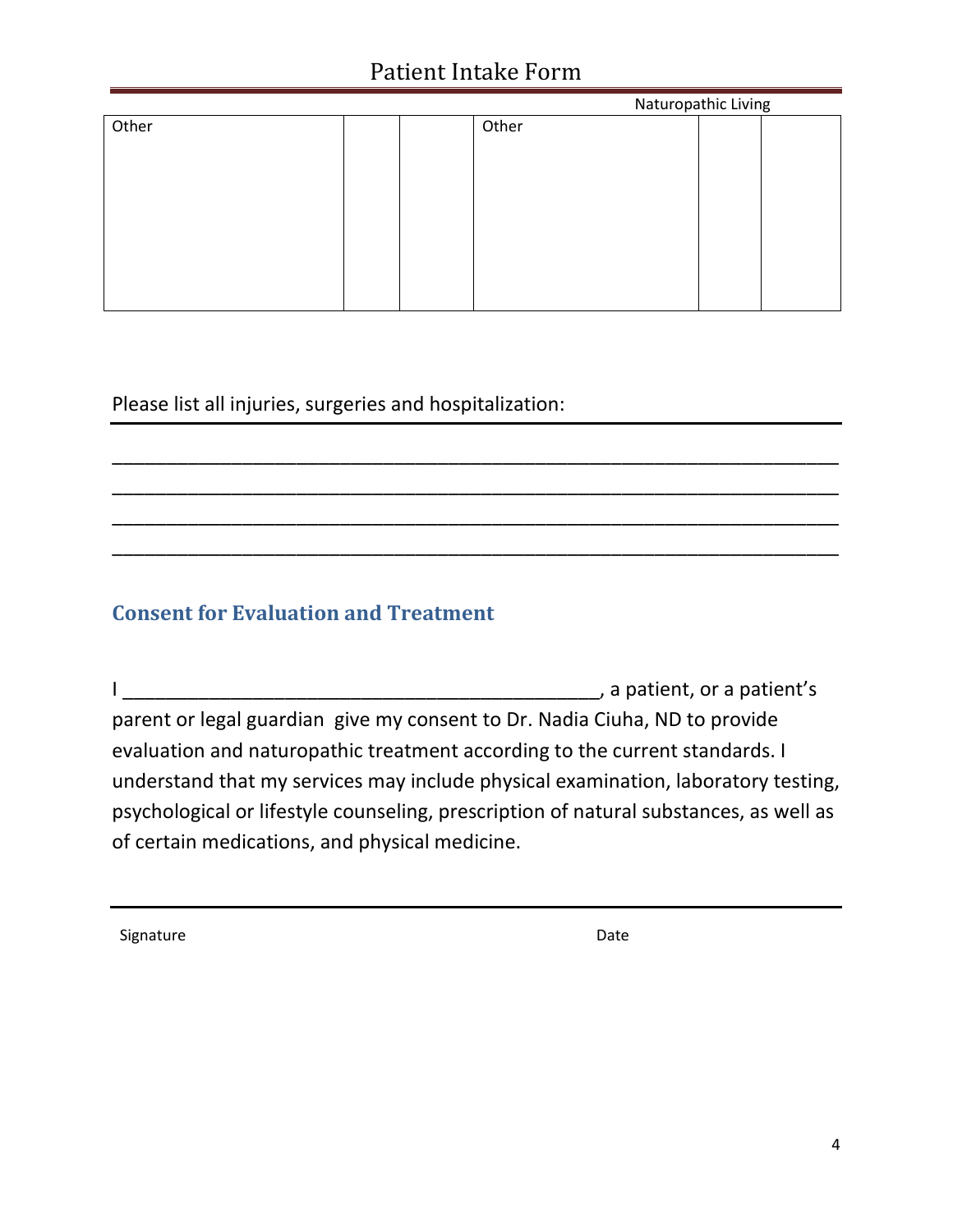Naturopathic Living

## Financial agreement

Currently, Naturopathic Living does not bill insurance companies for the services provided in our office. Payments for all of the services rendered are due at the time of the visit. We provide you with the itemized receipt, which you may submit to your insurance carrier for a direct reimbursement to you. Most insurance companies reimburse their members at the out-of-network rate. If you have an FSA and HSA account, those typically cover the cost of the visit fully.

#### **Fees:**

Initial in-office consultation, adult: \$ 315

Initial in-office consultation, child: \$ 225

Return in-office consultation, adult: \$175

Return in-office consultation, child: \$150

Telehealth consultation, initial: \$ 225

Telehealth consultation, an established patient: \$150

We accept cash, personal checks and all major credit cards.

We reserve the right to revise our fees at any time.

#### **Brief telephone/e-mail consult:**

Dr. Ciuha typically provides brief courtesy telephone or e-mail consultation in case when you have questions immediately after your visit and if those questions pertain to the issues/symptoms/treatment discussed during your visit.

If your e-mail or telephone call is related to new symptoms, or you are requesting new information, you will be charged at the rate of the return patient telephone consultation.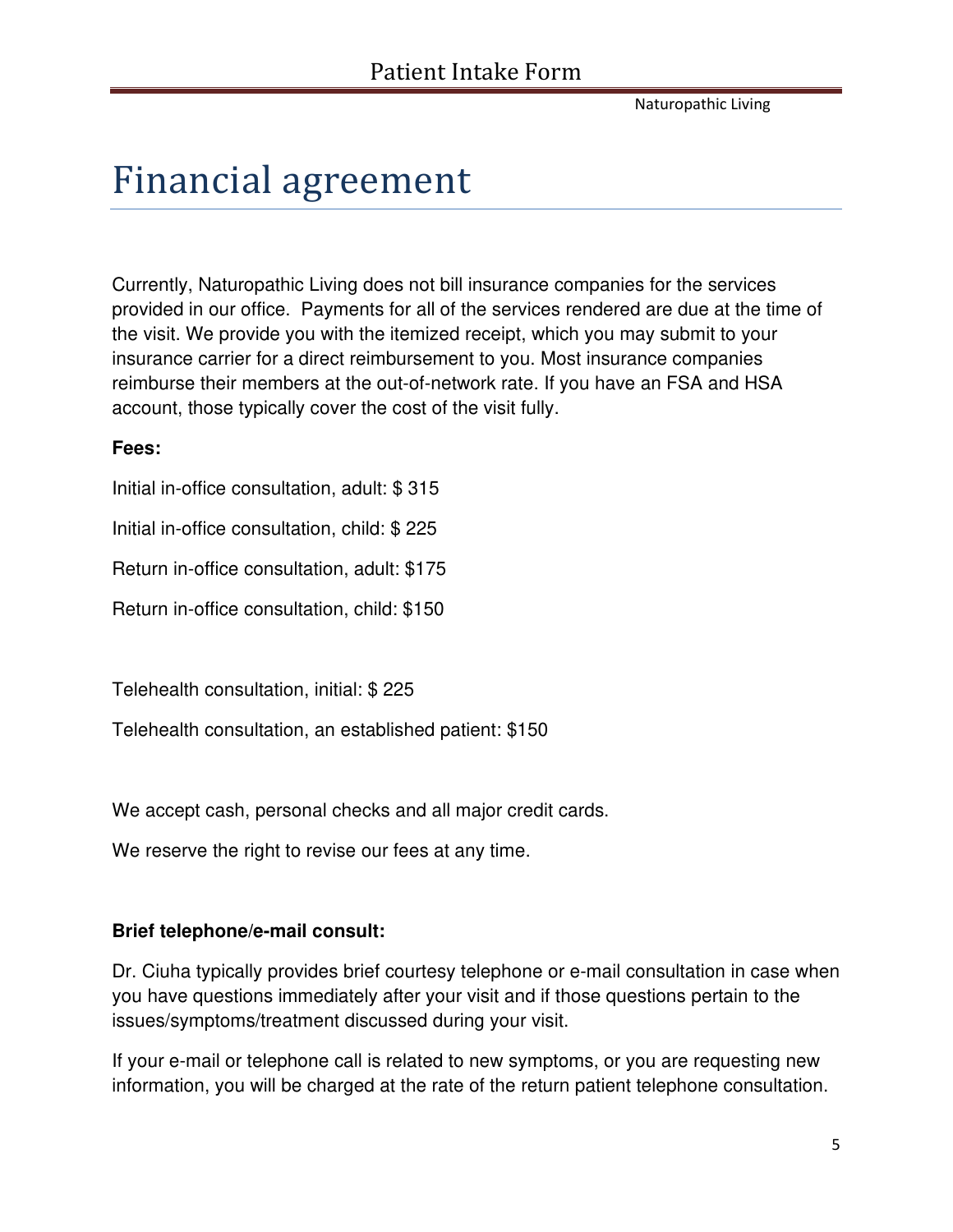Naturopathic Living

We will consider waving a telephone consultation fee for you if you follow up with either a telehealth, or an in-office visit within 72 hours of your call.

# Financial agreement (cont.)

#### **Cancellation/No shows**

In case of cancellation, we request that you provide us with at least 24 hour notice.

In case of no-shows we will charge 100% of the cost of the missed appointment.

#### **Returned checks:**

We charge a 50\$ fee for all returned checks.

**I hereby acknowledge that I am financially responsible for the services rendered and agree to the terms of this financial agreement.**

Name of the patient or guarantor:  $\blacksquare$ 

Signature:\_\_\_\_\_\_\_\_\_\_\_\_\_\_\_\_\_\_\_\_\_\_\_\_\_\_\_\_\_\_SSN#\_\_\_\_\_\_\_\_\_\_\_\_\_\_\_\_\_\_\_\_\_\_\_\_

| $\overline{\phantom{0}}$<br>Date: |  |
|-----------------------------------|--|
|                                   |  |